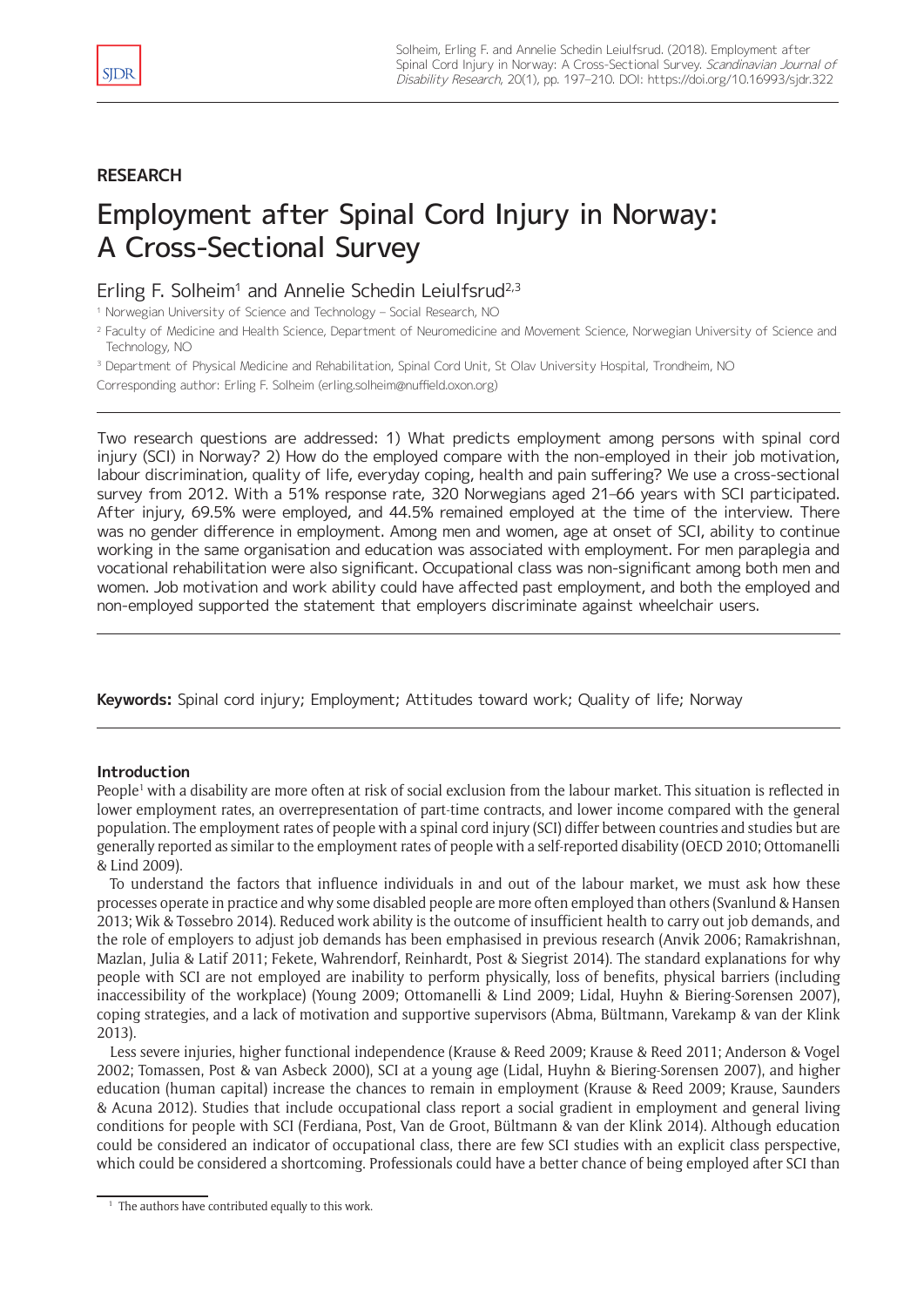unskilled or skilled workers in manual jobs, due to more job autonomy and flexibility, making it easier to continue working in the same profession despite reduced work ability. Furthermore, at either end of the social strata we can also assume there is a difference between the professionals with higher and lower tertiary education, and between skilled and unskilled workers, where those with more education or skills have more human capital to offer in the labour market. This could make employers more willing to invest in facilities or organise the work in ways that improve the job situation for those with valuable human capital but reduced work ability.

Although women with a disability are less likely to be employed in most developed economies, the situation is less obvious among women with SCI in Norway (Ottomanelli & Lind 2009) or the other Nordic countries (Valtonen, Karlsson, Alaranta & Viikari Juntara 2006; Lidal, Hjeltnes, Røislien, Stanghelle & Biering-Sørensen 2009). We would therefore expect a small gender difference in employment among individuals with SCI, but because the Norwegian labour market is strongly gender segregated with more men working in the private sector (Jensberg, Mandal & Solheim 2012), it is possible that predictors of employment among individuals with SCI are stronger among men than among women.

## **Summary of hypotheses**

H1. Men and women are equally likely to be employed.

H2. Employment decreases by age.

H3. Employment decreases by age at the onset of SCI (unless so young that the SCI may have affected studies and the chance of gaining a first job).

H4. Individuals with paraplegia are more likely to be employed than individuals with tetraplegia.

H5. Those with a complete SCI are less likely to be employed.

H6. Vocational training or support as part of the rehabilitation process increases the employment among those in need of such training.

H7. Continuing to work in the same organisation as before the SCI increases employment.

H8. Secondary and tertiary education increases employment.

H9. Those from higher social strata of occupational class are more likely to be employed.

H10. Labour market predictors are stronger for men than women.

H11. A difference between the non-employed and the employed at the time of interview in work ability, pain suffering, resources to maintain a job, job motivation, sense of employer discrimination and quality of life could suggest these factors are also associated with past or present employment.

#### **Methods**

## **Sample and research design**

This study is part of the survey "International Labour Market Integration Assessment in SCI" (ILIAS-SCI), collected in 2012 in Denmark, the Netherlands, Norway and Switzerland. The Norwegian data are based on a survey sent to all members of the Norwegian association for spinal cord injury (LARS) with SCI (18–67 years old). The study was approved by the Regional Ethical Committee and the Norwegian Social Science Data Archive. Three hundred twenty members aged 21 to 66 responded (response rate 51%). Because of item-missing the analytical sample was reduced to 297 and 208 cases in each respective regression analysis and between 279 and 309 cases in the ANOVA analyses. There was little item-missing on most variables and imputation to replace item-missing scores was not considered necessary.

The demographic composition of gender and level of injury resembles data from the Norwegian SCI registry, but the youngest age group (up to 30) is somewhat underrepresented.

# **Variable description**

## Dependent variables

The first dependent variable measures whether (1) or not (0) the person worked after SCI. The second measures whether (1) or not (0) the person was employed at the time of the interview (if employed after SCI).

#### Independent variables

Age at the time of interview and age at the onset of SCI were measured as continuous variables. Gender was coded as men (0) and women (1). Whether the person could continue in employment in the same job with the same employer after a SCI was coded as a set of two binary variables; "yes, able to continue in employment" and "not working or no information about employment before SCI," with "not able to continue working in the organisation" as the reference category. One variable measured tetraplegia (0) compared with paraplegia (1), and another whether the degree of injury was incomplete (0) or complete (1). Vocational rehabilitation was coded as a set of two binary variables; "no rehabilitation" and "vocational rehabilitation received," with "no vocational rehabilitation" as the reference category. Occupational class at the onset of SCI was measured using the European Socioeconomic Classification (ESeC) and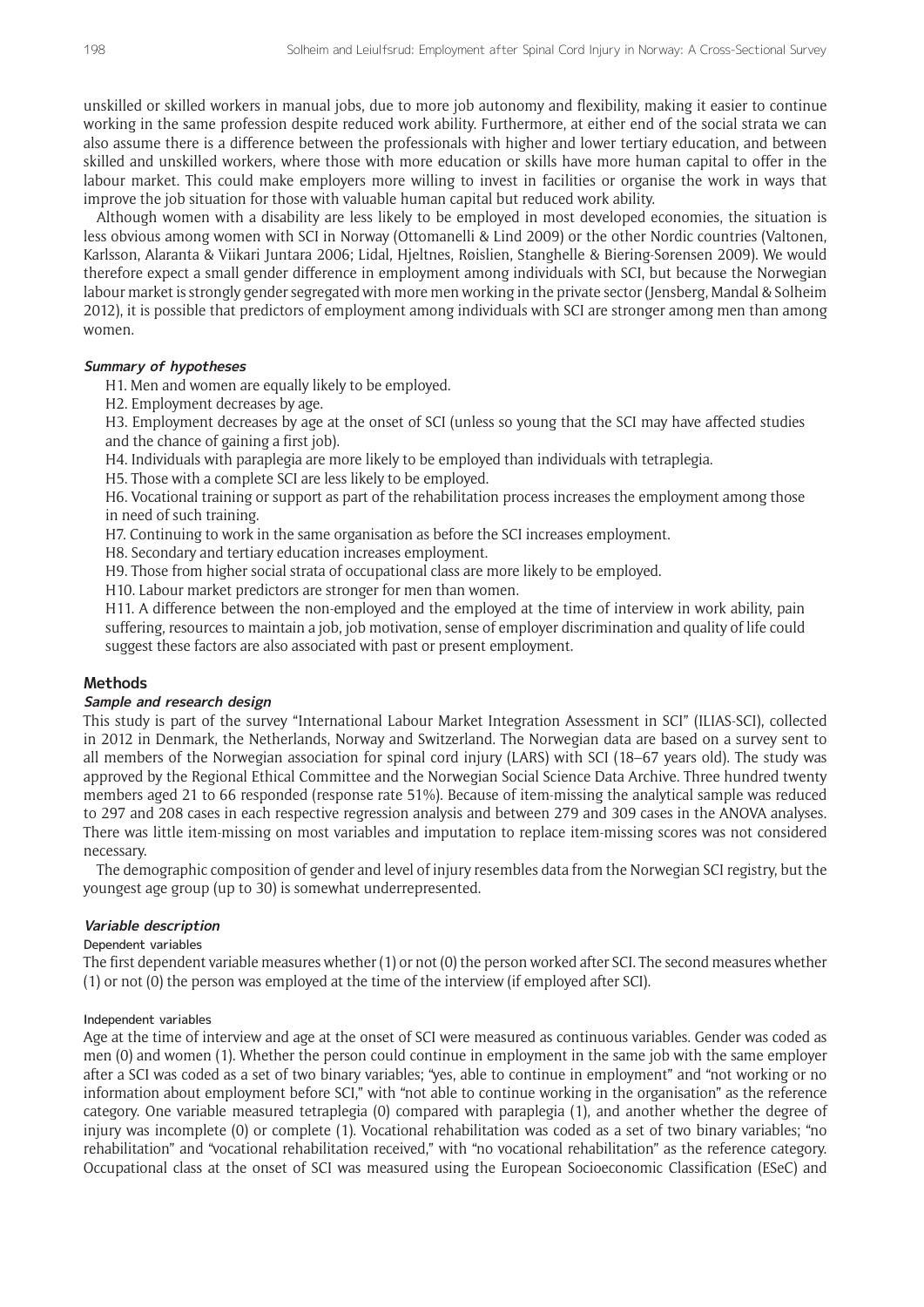coded<sup>2</sup> as a set of dummies. ESeC is a valid instrument for measuring occupational class and has been widely used to study social mobility and class-related phenomena, including health inequalities (Rose, Harrison & Pevalin 2010). We chose to combine a few respondents whose occupational code was missing (of which the majority were apprentices) with individuals who were not employed before the onset of SCI. This category was chosen as the reference category. The variable years of education was recoded as a set of binary variables. Primary education or fewer years of schooling and secondary education completed were coded as two binary variables with tertiary education as reference category.

#### Scales measuring attitudes regarding work, quality of life, health and pain suffering

In the second part of our analysis, we study the mean differences between the three groups on a set of scales that measure job motivation and employer discrimination of wheelchair users, quality-of-life measures, work ability ("health too poor to work"), health satisfaction, and pain suffering the last seven days. Appendix 1 displays statements that the respondents assessed on 5-point scales. One scale ranged from "strongly disagree" to "strongly agree" for attitudes regarding work and whether people in wheelchairs are discriminated against. Other scales ranged from "very good" to "very bad" concerning the quality of life generally and from "very dissatisfied" to "very satisfied" regarding satisfaction with health and the ability to carry out daily activities. An 11-point scale ranged from "no pain at all" to "worst pain I can imagine."

#### Statistical analysis

We identify three groups based on their employment histories. The first has never been employed after SCI. The second was employed after SCI but not at the time of interview. The third was still employed at the time of the interview. Because the dependent variables were dichotomous, binary logistic regression was chosen as the regression technique. Our hypotheses two and three assume a linear association between employment and age and age at SCI, but we also tested whether there was a curve-linear association by adding squared polynomials. We have chosen to estimate regression models for men and women separately, in addition to a total sample analysis, because there has been a lack of studies with an explicit focus on gender differences in employment among those with a SCI (Valtonen, Karlsson, Alaranta & Viikari Juntara 2006). Hypothesis ten, claiming factors associated with employment could be different for men and women, was tested with interaction terms between each respective factor and gender in the total sample analysis. We first estimated a full model that included all the independent variables. Thereafter we estimate a second model that excludes the variables that were statistically non-significant in the first model. In the regression results we noticed that the strength of the adjusted odds ratios increased rather than decreased when more independent variables were included in the model, but this is not unusual for non-linear regression models, such as binary logistic regression (Mood 2010). Instead of choosing between the full model or the reduced model, we have chosen to present both. Because of small sample sizes and the risk of Type II errors, we chose to keep variables in the second model for which the p-value was very close to statistical significance at the 5% significance level. We concentrate our substantial interpretation on the second models.

The mean differences between the three employment status groups was analysed with Analysis of Variance (ANOVA), supplemented with Scheffe's post-hoc tests of pair-wise mean differences among the three groups; the 95% confidence intervals of the means are presented in **Table 4**. The scales are listed so the first seven relate to work, and the last four to quality of life, health satisfaction, ability to carry out daily activities and pain suffering. The scales are at the ordinal measurement level, but we treat them as interval measurement level variables. We nevertheless replicated this analysis with the non-parametric Kruskal-Wallis test for ranked mean differences for ordinal measurement level variables to see if we obtained similar results. The data were not weighted. SPSS IBM version 21 was used in all analyses.

#### **Results**

More than two thirds (69.5%) were employed after SCI, and 44.5% were still employed at the time of interview. **Table 1** presents descriptive statistics for the variables included in the regression analysis. The never employed were on average less educated, older and injured later than those employed.

#### **Factors associated with return to employment after SCI**

In the first regression analysis, we tested which factors were associated with who was employed after rehabilitation, irrespective of whether or not the individual had been employed before the SCI. The results for men, women and the total sample can be seen in **Table 2**.

For all models, we also tested whether there was a curve-linear association between the dependent variable and age and age at the onset of SCI, respectively. In the first regression analysis, neither of the associations were curve-linear.

Among both men and women, the following three variables were statistically significant: age at spinal cord injury, ability to continue in the same organisation, and educational level. The coefficients, however, were substantially

<sup>&</sup>lt;sup>2</sup> The ESeC coding was performed by two researchers independently of one another based on relevant information about each respondent's job title and employment situation.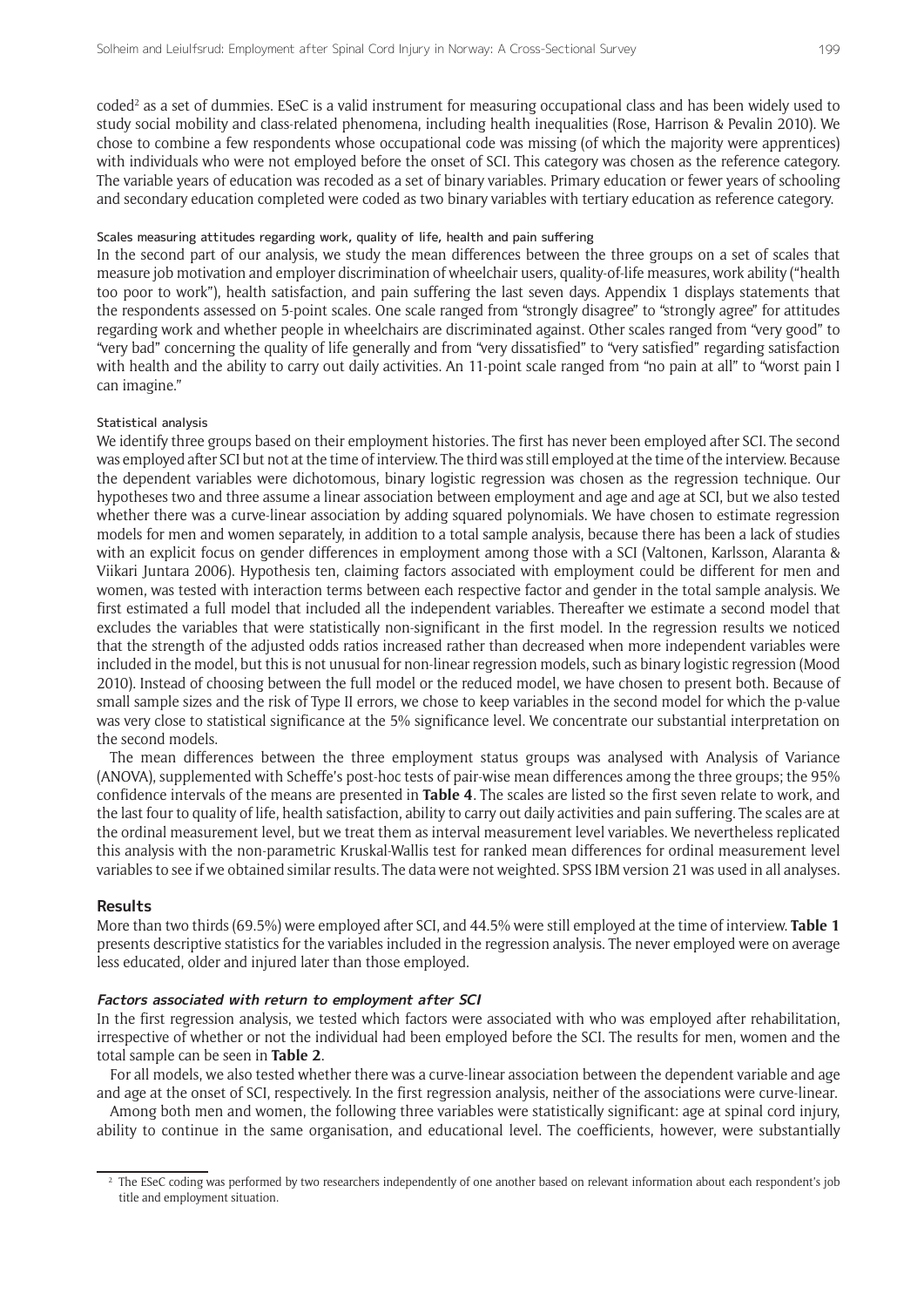|                                                         | Min                | Max                | <b>Total</b>       | Never worked       | Continued          | Employed           | $p$ -value     |
|---------------------------------------------------------|--------------------|--------------------|--------------------|--------------------|--------------------|--------------------|----------------|
| Gender (women = $1$ )<br>Age at time of interview       | $\mathbf{0}$<br>21 | $\mathbf{1}$<br>66 | 33.0<br>49.5(11.6) | 30.3<br>52.0(11.9) | 37.5<br>48.8(13.0) | 32.4<br>48.2(10.3) | 0.615<br>0.045 |
| Age at time of spinal cord injury                       | $\mathbf{0}$       | 65                 | 29.5(14.4)         | 35.9(16.1)         | 25.5(11.1)         | 27.3(13.3)         | < 0.001        |
| Paraplegia                                              | $\mathbf{0}$       | $\mathbf{1}$       | 65.0               | 55.1               | 72.2               | 67.7               | 0.051          |
| Complete injury                                         | $\overline{0}$     | $\mathbf{1}$       | 51.9               | 56.2               | 50.0               | 50.0               | 0.621          |
| Received vocational rehabilitation or not               |                    |                    |                    |                    |                    |                    | 0.327          |
| No vocational rehabilitation (reference)                |                    |                    | 56.2               | 62.9               | 52.8               | 53.7               |                |
| No rehabilitation                                       | $\Omega$           | $\mathbf{1}$       | 5.4                | 6.7                | 2.8                | 5.9                |                |
| Vocational rehabilitation received                      | $\overline{0}$     | $\mathbf{1}$       | 38.4               | 30.3               | 44.4               | 40.4               |                |
| Able or not to continue working in same<br>organisation |                    |                    |                    |                    |                    |                    | < 0.001        |
| Not able to continue same organisation<br>(reference)   |                    |                    | 39.4               | 56.2               | 43.0               | 26.5               |                |
| Not working or item-missing                             | $\Omega$           | $\mathbf{1}$       | 32.0               | 33.7               | 31.9               | 30.9               |                |
| Able to continue working in same<br>organisation        | $\Omega$           | 1                  | 28.6               | 10.1               | 25.0               | 42.7               |                |
| Highest achieved educational level                      |                    |                    |                    |                    |                    |                    | < 0.001        |
| Primary education (reference)                           |                    |                    | 42.0               | 65.2               | 38.9               | 28.7               |                |
| Secondary education                                     | $\Omega$           | $\mathbf{1}$       | 32.3               | 28.1               | 34.7               | 33.8               |                |
| Tertiary education                                      | $\Omega$           | $\mathbf{1}$       | 25.6               | 6.7                | 26.4               | 37.5               |                |
| European Socioeconomic Classification                   |                    |                    |                    |                    |                    |                    | 0.068          |
| Not employed before spinal cord injury<br>(reference)   |                    |                    | 37.0               | 38.2               | 38.9               | 35.3               |                |
| Upper professionals, managers and<br>self-employed      | $\overline{0}$     | $\mathbf{1}$       | 8.4                | 5.6                | 4.2                | 12.5               |                |
| Lower professionals and managers                        | $\Omega$           | $\mathbf{1}$       | 16.5               | 11.2               | 12.5               | 22.1               |                |
| Upper and lower routine non-manual<br>workers           | $\overline{0}$     | $\mathbf{1}$       | 6.7                | 6.7                | 6.9                | 6.7                |                |
| Foremen and technicians                                 | $\Omega$           | 1                  | 7.0                | 7.9                | 5.6                | 7.4                |                |
| Skilled workers                                         | $\boldsymbol{0}$   | $\mathbf{1}$       | 3.4                | 4.5                | 1.4                | 3.7                |                |
| Semi- and unskilled workers                             | $\overline{0}$     | 1                  | 18.5               | 24.7               | 20.8               | 13.2               |                |
| N                                                       |                    |                    | 297                | 89                 | 72                 | 136                |                |

|  |  |  |  | <b>Table 1:</b> Descriptive statistics for all independent variables by employment category. Mean (SD) or percentages. |  |  |  |  |  |  |
|--|--|--|--|------------------------------------------------------------------------------------------------------------------------|--|--|--|--|--|--|
|--|--|--|--|------------------------------------------------------------------------------------------------------------------------|--|--|--|--|--|--|

Note: All ANOVA and chi-square tests were done with the total sample size  $N = 297$ .

stronger in the regression analysis for men, and whether they received vocational rehabilitation and had paraplegia was also statistically significant among men. Tertiary education stands out as being the most important factor among both men and women, and among men the ability to continue working in the same organisation is also strongly associated with return to employment after SCI. In the total sample model we did not see a difference in employment between men and women after controlling for all other factors, and no gender interactions were statistically significant.

#### **Factors associated with continued employment after return to work from SCI**

The results from our second regression analysis are shown in **Table 3**. In this regression, we studied who were still employed at the time of interview, but only among those who had work experience after SCI. We included the same independent variables in this regression, and again we tested for curve-linear associations. Among women, none of the independent variables were statistically significant; therefore, we do not present any results for the female sample. Among men, age had a statistically significant curve-linear association with the dependent variable, and the opportunity to work in the same organisation after rehabilitation appeared to have a lasting impact on employment among men.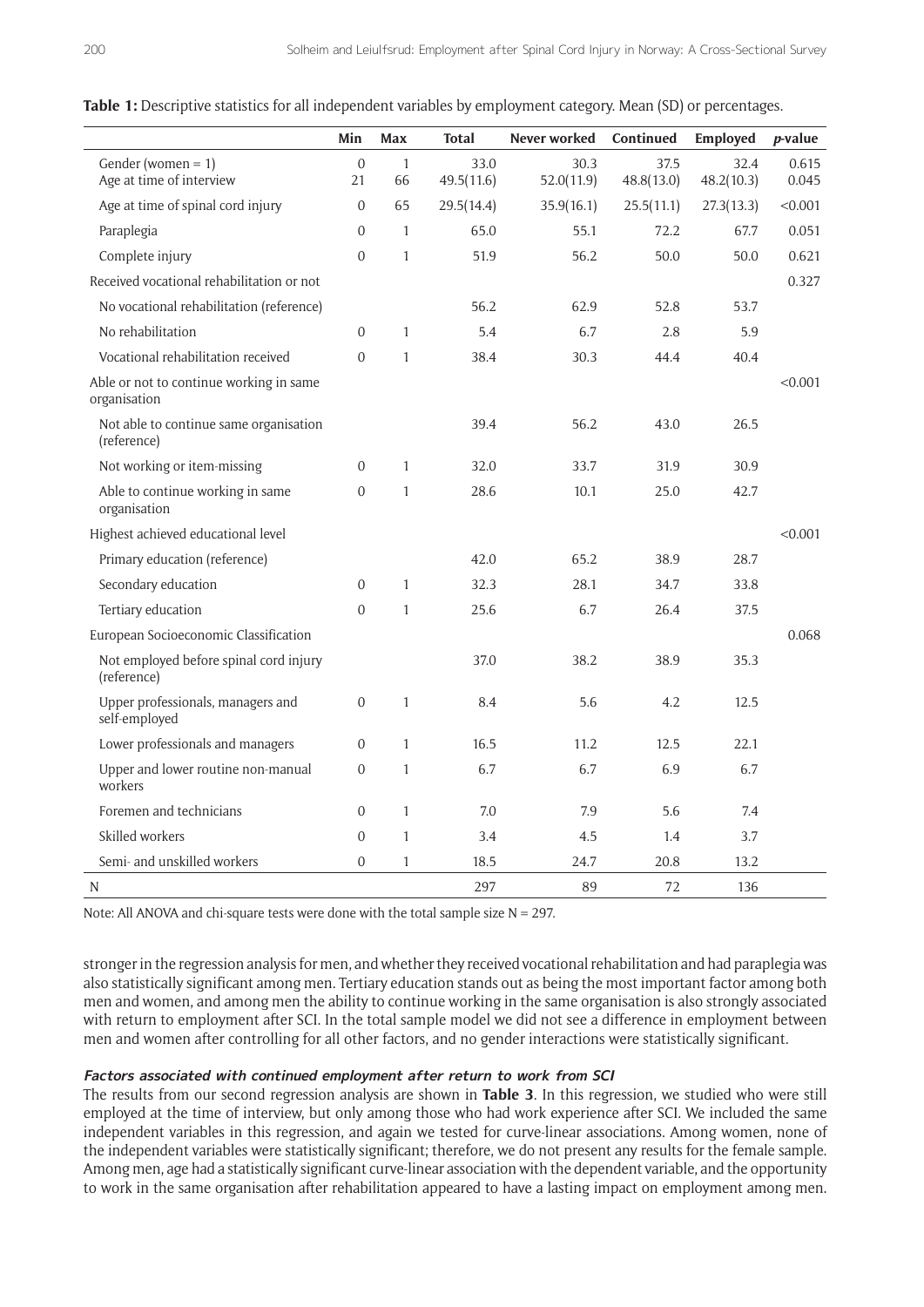| 1                                |                                                                                              |  |
|----------------------------------|----------------------------------------------------------------------------------------------|--|
|                                  |                                                                                              |  |
|                                  |                                                                                              |  |
| į                                |                                                                                              |  |
|                                  |                                                                                              |  |
|                                  |                                                                                              |  |
|                                  |                                                                                              |  |
|                                  |                                                                                              |  |
|                                  |                                                                                              |  |
|                                  |                                                                                              |  |
|                                  |                                                                                              |  |
|                                  |                                                                                              |  |
|                                  | ֦֧֧֧ׅ֧ׅ֧ׅ֧ׅ֧ׅ֧ׅ֧ׅ֧ׅ֧ׅ֧ׅ֧ׅ֧֧֚֚֚֚֚֚֚֚֚֚֚֚֚֚֚֚֚֚֚֚֚֚֚֚֚֚֚֚֝֝֝֝֝֝֝֬֝֓֝֬֜֜֜֜֜֜֜֜֜֜֜֝֬<br>$\vdots$ |  |
|                                  |                                                                                              |  |
|                                  |                                                                                              |  |
|                                  |                                                                                              |  |
|                                  |                                                                                              |  |
|                                  |                                                                                              |  |
|                                  |                                                                                              |  |
|                                  |                                                                                              |  |
|                                  |                                                                                              |  |
| こうき さつそう りょうこうこう こうこう こうしょう ろうごう |                                                                                              |  |
|                                  |                                                                                              |  |
|                                  |                                                                                              |  |
|                                  |                                                                                              |  |
|                                  |                                                                                              |  |
|                                  |                                                                                              |  |
|                                  |                                                                                              |  |
|                                  |                                                                                              |  |
|                                  |                                                                                              |  |
|                                  |                                                                                              |  |
|                                  |                                                                                              |  |
|                                  |                                                                                              |  |
|                                  |                                                                                              |  |
| こうここ そう しょうこうりょう うちょうこう          |                                                                                              |  |
|                                  |                                                                                              |  |
|                                  |                                                                                              |  |
|                                  |                                                                                              |  |
|                                  |                                                                                              |  |
|                                  |                                                                                              |  |
|                                  | !                                                                                            |  |
|                                  |                                                                                              |  |
|                                  |                                                                                              |  |
|                                  |                                                                                              |  |

|                                                     |                                            | Men (N | 199)<br>Ш                                |       |                                        | Women (N | $= 98$                                  |       |
|-----------------------------------------------------|--------------------------------------------|--------|------------------------------------------|-------|----------------------------------------|----------|-----------------------------------------|-------|
|                                                     | $\blacksquare$<br><b>Model</b>             |        | Model 2                                  |       | Model 1                                |          | Model 2                                 |       |
|                                                     | $\infty$                                   | p      | ទ័                                       | p     | $\frac{8}{2}$                          | p        | $\infty$                                | p     |
| Gender (women $= 1$ )                               |                                            |        |                                          |       |                                        |          |                                         |       |
| Age at time of interview                            | $1.04(0.99 - 1.09)$                        | 0.095  |                                          |       | $0.98(0.93 - 1.04)$                    | 0.609    |                                         |       |
| Age at time of spinal cord injury                   | $0.87(0.83 - 0.92)$                        | 0.001  | $0.91(0.88 - 0.94)$                      | 0.001 | $(66.0 - 88.0)$ Ee                     | 0.021    | $0.94(0.90 - 0.98)$                     | 0.005 |
| Paraplegia                                          | $2.52(1.05 - 6.03)$                        | 0.037  | 2.44(1.06-5.62)                          | 0.035 | $0.73(0.18 - 2.85)$                    | 0.651    |                                         |       |
| Complete injury                                     | $0.79(0.30 - 2.03)$                        | 0.630  |                                          |       | $0.61(0.18 - 2.06)$                    | 0.433    |                                         |       |
| Received vocational rehabilitation                  |                                            | 0.017  |                                          | 0.054 |                                        | 0.851    |                                         |       |
| No vocational rehabilitation (reference)            | 1.00                                       |        | 1.00                                     |       | 1.00                                   |          |                                         |       |
| No rehabilitation                                   | $0.25(0.02 - 3.16)$                        | 0.286  | $0.38(0.03 - 4.25)$                      | 0.439 | $0.73(0.07 - 7.70)$                    | 0.798    |                                         |       |
| Vocational rehabilitation received                  | $3.18(1.24 - 8.16)$                        | 0.016  | $2.52(1.05 - 6.08)$                      | 0.038 | $1.35(0.34 - 5.38)$                    | 0.663    |                                         |       |
| Continue working in same organisation               |                                            | 0.001  |                                          | 0.001 |                                        | 0.022    |                                         | 0.053 |
| Not able (reference)                                | 1.00                                       |        | 1.00                                     |       | 1.00                                   |          | 1.00                                    |       |
| Not working or item-missing                         | $1.12(0.15 - 8.10)$                        | 0.904  | $0.59(0.22 - 1.56)$                      | 0.295 | $0.42(0.035 - 5.23)$                   | 0.506    | $0.88(0.26 - 3.04)$                     | 0.852 |
| Able to continue working                            | $17.44(4.01 - 75.82)$                      | 0.001  | $16.34(4.33 - 61.57)$                    | 0.001 | $1.35(0.34 - 5.38)$                    | 0.663    | $5.09(1.23 - 21.00)$                    | 0.024 |
| Highest achieved educational level                  |                                            | 0.001  |                                          | 0.001 |                                        | 0.033    |                                         | 0.055 |
| Primary education (reference)                       | 1.00                                       |        | 1.00                                     |       | 1.00                                   |          | 1.00                                    |       |
| Secondary education                                 | $3.32(1.28 - 8.56)$                        | 0.013  | $3.56(1.49 - 8.49)$                      | 0.004 | $1.60(0.38 - 6.65)$                    | 0.514    | 1.84(0.58-5.82)                         | 0.300 |
| Tertiary education                                  | 41.28(4.78-356.50)                         | 0.001  | 35.57(5.07-249.14)                       | 0.001 | $8.05(1.67 - 38.73)$                   | 0.009    | $5.37(1.35 - 21.28)$                    | 0.017 |
| European Socioeconomic Classification               |                                            | 0.607  |                                          |       |                                        | 0.202    |                                         |       |
| Not employed before SCI (reference)                 | $1.00\,$                                   |        |                                          |       | $1.00\,$                               |          |                                         |       |
| Upper professionals, managers and self-<br>employed | $7.02(0.54 - 91.43)$                       | 0.137  |                                          |       |                                        |          |                                         |       |
| Lower professionals and managers                    | $3.44(0.28 - 42.29)$                       | 0.334  |                                          |       | $0.031(0.01 - 7.27)$                   | 0.468    |                                         |       |
| Upper/lower routine non-man. workers                | $6.49(0.46 - 91.61)$                       | 0.166  |                                          |       | $1.95(0.07 - 55.13)$                   | 0.693    |                                         |       |
| Foremen and technicians                             | $2.35(0.24 - 22.60)$                       | 0.459  |                                          |       |                                        |          |                                         |       |
| Skilled workers                                     | 8.82(0.33-234.67)                          | 0.193  |                                          |       | $0.89(0.04 - 17.12)$                   | 0.940    |                                         |       |
| Semi- and unskilled workers                         | $1.61(0.22 - 11.87)$                       | 0.636  |                                          |       | $0.09(0.00 - 1.86)$                    | 0.121    |                                         |       |
|                                                     | $HL$ -test: $p = 0.959$<br>$-2LL = 142.01$ |        | $H L-test: p = 0.789$<br>$-2LL = 149.53$ |       | $H1-test: p = 0.404$<br>$-21L = 85.10$ |          | $H L-test: p = 0.142$<br>$-2LL = 94.32$ |       |

Solheim and Leiulfsrud: Employment after Spinal Cord Injury in Norway: A Cross-Sectional Survey 201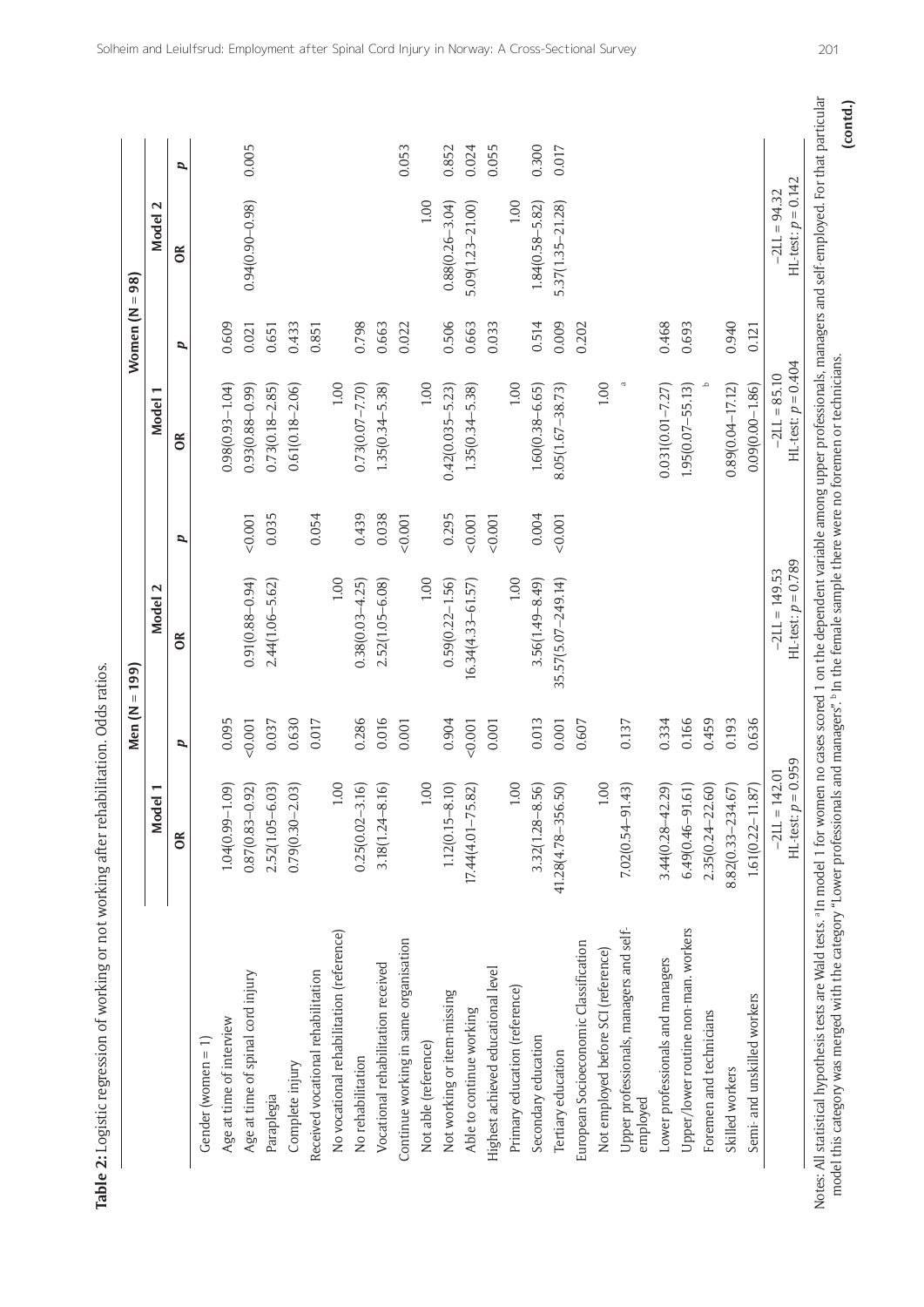# **(Table 2 continued)**

|                                                      |                                         | Total ( $N = 297$ ) |                                         |           |
|------------------------------------------------------|-----------------------------------------|---------------------|-----------------------------------------|-----------|
|                                                      | Model 1                                 |                     | Model 2                                 |           |
|                                                      | OR                                      | $\pmb{p}$           | <b>OR</b>                               | $\pmb{p}$ |
| Gender (women = 1)                                   | $0.79(0.36 - 1.72)$                     | 0.564               |                                         |           |
| Age at time of interview                             | $1.01(0.98 - 1.04)$                     | 0.429               |                                         |           |
| Age at time of spinal cord injury                    | $0.90(0.87 - 0.94)$                     | < 0.001             | $0.92(0.90 - 0.95)$                     | < 0.001   |
| Paraplegia                                           | $1.51(0.77 - 2.96)$                     | 0.224               |                                         |           |
| Complete injury                                      | $0.94(0.48 - 1.83)$                     | 0.872               |                                         |           |
| Received vocational rehabilitation or not            |                                         | 0.022               |                                         | 0.038     |
| No vocational rehabilitation (reference)             | 1.00                                    |                     | 1.00                                    |           |
| No rehabilitation                                    | $0.31(0.06 - 1.53)$                     | 0.152               | $0.48(0.11 - 2.07)$                     | 0.331     |
| Vocational rehabilitation received                   | $2.13(1.03 - 4.40)$                     | 0.040               | $2.06(1.04 - 4.06)$                     | 0.037     |
| Able or not to continue working in same organisation |                                         | < 0.001             |                                         | < 0.001   |
| Not able to continue same organisation (reference)   | 1.00                                    |                     | 1.00                                    |           |
| Not working or item-missing                          | $0.54(0.11 - 2.50)$                     | 0.434               | $0.67(0.31 - 1.41)$                     | 0.296     |
| Able to continue working in same organisation        | 11.54(4.08-32.64)                       | < 0.001             | $10.50(4.08 - 27.02)$                   | < 0.001   |
| Highest achieved educational level                   |                                         | < 0.001             |                                         | < 0.001   |
| Primary education (reference)                        | 1.00                                    |                     | 1.00                                    |           |
| Secondary education                                  | $2.40(1.17 - 4.90)$                     | 0.016               | $2.69(1.37 - 5.26)$                     | 0.004     |
| Tertiary education                                   | 14.13(4.37-46.80)                       | < 0.001             | 13.48(4.51-40.33)                       | < 0.001   |
| European Socioeconomic Classification                |                                         | 0.217               |                                         |           |
| Not employed before spinal cord injury (reference)   | 1.00                                    |                     |                                         |           |
| Upper professionals, managers and self-employed      | $2.20(0.26 - 18.39)$                    | 0.467               |                                         |           |
| Lower professionals and managers                     | $0.80(0.12 - 5.28)$                     | 0.823               |                                         |           |
| Upper and lower routine non-manual workers           | $2.76(0.37 - 20.27)$                    | 0.318               |                                         |           |
| Foremen and technicians                              | $0.77(0.11 - 5.02)$                     | 0.785               |                                         |           |
| Skilled workers                                      | $2.22(0.29 - 16.89)$                    | 0.440               |                                         |           |
| Semi- and unskilled workers                          | $0.48(0.09 - 2.38)$                     | 0.370               |                                         |           |
|                                                      | $-2LL = 241.11$<br>HL-test: $p = 0.305$ |                     | $-2LL = 252.64$<br>HL-test: $p = 0.078$ |           |

The same variables were also significant in the total sample model but with weaker coefficients. This was as expected when no coefficients were significant in the female sample.

The curve-linear association between age and the second dependent variable is shown in **Figure 1**. The Y-axis presents predicted probabilities of being employed, with one line for men and another for the total sample. The figure shows that employment is predicted to be the highest around 46 years of age among men, with an employment level matching that in the general Norwegian male population. For the total sample the maximum is lower, reflecting that women with SCI did not have a similar curve-linear association between continuing to work and age. Again, there was not a gender difference in the total sample model after control for all other factors and no significant interactions.

#### **Attitudes to employment, quality of life, ability to carry out daily activities, health and pain suffering**

The relative difference between the three groups on all 11 scales can be seen in **Figure 2**. The exact statistics are presented in **Table 4**. All but two scales were statistically significant when testing the mean difference between the three groups by way of ANOVA (**Table 4**). We found no significant differences in their views regarding employer discrimination against wheelchair users and health satisfaction. The Kruskal-Wallis test produced similar results. We performed Scheffe's posthoc tests that compared two and two groups on each scale. At the 5% significance level, the first two groups differed only on the statement "Jobs I can do don't pay enough to be worthwhile." The second and third groups differed on the first six scales, which all measured attitudes regarding work, but none of the other five scales at the 5% significance level.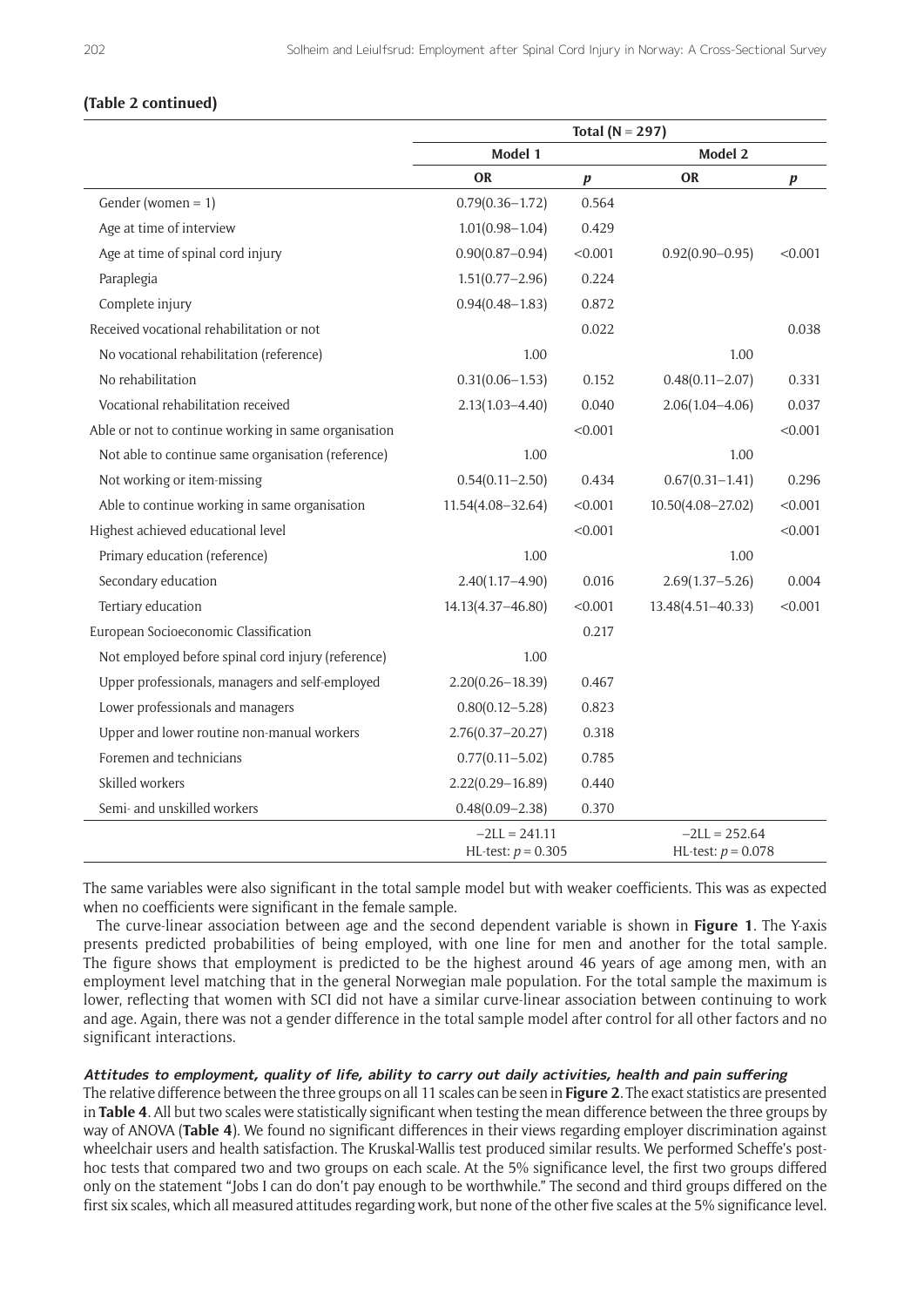|                                                        |                                         | Men $(N =$ | 137)                                    |                     |                                         | Total ( $N = 208$ ) |                                         |       |
|--------------------------------------------------------|-----------------------------------------|------------|-----------------------------------------|---------------------|-----------------------------------------|---------------------|-----------------------------------------|-------|
|                                                        | Model 1                                 |            | Model 2                                 |                     | Model 1                                 |                     | Model 2                                 |       |
|                                                        | $\epsilon$                              | p          | $\approx$                               | $\pmb{\mathcal{L}}$ | $\frac{8}{2}$                           | p                   | $\approx$                               | p     |
| Gender (women $= 1$ )                                  |                                         |            |                                         |                     | $0.91(0.43 - 1.90)$                     | 0.806               |                                         |       |
| Age at time of interview                               | 47)<br>$1.74(1.22 - 2.$                 | 0.002      | $1.56(1.14 - 2.15)$                     | 0.005               | $1.52(1.20 - 1.93)$                     | 0.001               | 1.39(1.14-1.71)                         | 0.001 |
| Age at time of interview squared                       | (66)<br>$0.99(0.99 - 0$                 | 0.001      | $0.99(0.99 - 0.99)$                     | 0.003               | $0.99(0.99 - 0.99)$                     | 0.001               | $0.99(0.99 - 0.99)$                     | 0.001 |
| Age at time of spinal cord injury                      | $1.00(0.94 - 1.05)$                     | 0.929      |                                         |                     | $1.00(0.96 - 1.04)$                     | 0.857               |                                         |       |
| Paraplegia                                             | $1.37(0.51 - 3.65)$                     | 0.521      |                                         |                     | $0.76(0.37 - 1.57)$                     | 0.464               |                                         |       |
| Complete injury                                        | (5)<br>$1.61(0.64 - 4)$                 | 0.308      |                                         |                     | $1.11(0.56 - 2.18)$                     | 0.758               |                                         |       |
| Received vocational rehabilitation or not              |                                         | 0.489      |                                         |                     |                                         | 0.356               |                                         |       |
| No vocational rehabilitation (reference)               | $1.00\,$                                |            |                                         |                     | 1.00                                    |                     |                                         |       |
| No rehabilitation                                      | (10.5)<br>$0.22(0.02 - 2$               | 0.234      |                                         |                     | $3.09(0.51 - 18.44)$                    | 0.215               |                                         |       |
| Vocational rehabilitation received                     | $0.91(0.33 - 2.46)$                     | 0.858      |                                         |                     | $1.41(0.67 - 2.97)$                     | 0.356               |                                         |       |
| Able or not to continue working in same organisation   |                                         | 0.068      |                                         | 0.002               |                                         | 0.058               |                                         | 0.003 |
| Not able to continue same organisation (reference)     | 1.00                                    |            | 1.00                                    |                     | 1.00                                    |                     | 1.00                                    |       |
| Not working or item-missing                            | $0.71(0.07 - 6.91)$                     | 0.775      | $1.55(0.61 - 3.91)$                     | 0.352               | $1.41(0.31 - 6.30)$                     | 0.651               | $1.68(0.81 - 3.48)$                     | 0.160 |
| Able to continue working in same organisation          | $4.50(1.24 - 16.25)$                    | 0.022      | $6.21(2.22 - 17.41)$                    | 0.002               | $3.26(1.21 - 8.76)$                     | 0.019               | $3.96(1.79 - 8.80)$                     | 0.001 |
| Highest achieved educational level                     |                                         | 0.220      |                                         |                     |                                         | 0.580               |                                         |       |
| Primary education (reference)                          | 1.00                                    |            |                                         |                     | 1.00                                    |                     |                                         |       |
| Secondary education                                    | $\overline{.71)}$<br>$2.43(0.87 - 6$    | 0.087      |                                         |                     | $1.32(0.60 - 2.90)$                     | 0.479               |                                         |       |
| Tertiary education                                     | .76)<br>$1.78(0.55 - 5$                 | 0.333      |                                         |                     | $1.52(0.66 - 3.50)$                     | 0.319               |                                         |       |
| European Socioeconomic Classification                  |                                         | 0.166      |                                         |                     |                                         | 0.256               |                                         |       |
| Not employed before spinal cord injury (reference)     | 1.00                                    |            |                                         |                     | 1.00                                    |                     |                                         |       |
| Upper professionals, managers and self-employed        | $0.82(0.04 - 13.74)$                    | 0.892      |                                         |                     | $2.44(0.28 - 21.21)$                    | 0.418               |                                         |       |
| Lower professionals and managers                       | $1.05(0.07 - 15.60)$                    | 0.971      |                                         |                     | $1.32(0.21 - 8.38)$                     | 0.763               |                                         |       |
| Upper and lower routine non-manual workers             | $0.16(0.01 - 2.67)$                     | 0.204      |                                         |                     | $0.88(0.12 - 6.36)$                     | 0.900               |                                         |       |
| Foremen and technicians                                | $0.73(0.06 - 9.11)$                     | 0.812      |                                         |                     | 1.49(0.22-9.71)                         | 0.676               |                                         |       |
| Skilled workers                                        | $0.03(0.00-0.92)$                       | 0.044      |                                         |                     | $0.25(0.03 - 1.70)$                     | 0.157               |                                         |       |
| Semi- and unskilled workers                            | $0.32(0.03 - 3.28)$                     | 0.343      |                                         |                     | $0.60(0.12 - 3.03)$                     | 0.539               |                                         |       |
|                                                        | HL-test: $p = 0.091$<br>$-2LL = 136.33$ |            | HL-test: $p = 0.536$<br>$-21L = 151.57$ |                     | HL-test: $p = 0.899$<br>$-21L = 232.59$ |                     | $HL-test: p = 0.260$<br>$-2LL = 246.24$ |       |
| Note: All statistical hypothesis tests are Wald tests. |                                         |            |                                         |                     |                                         |                     |                                         |       |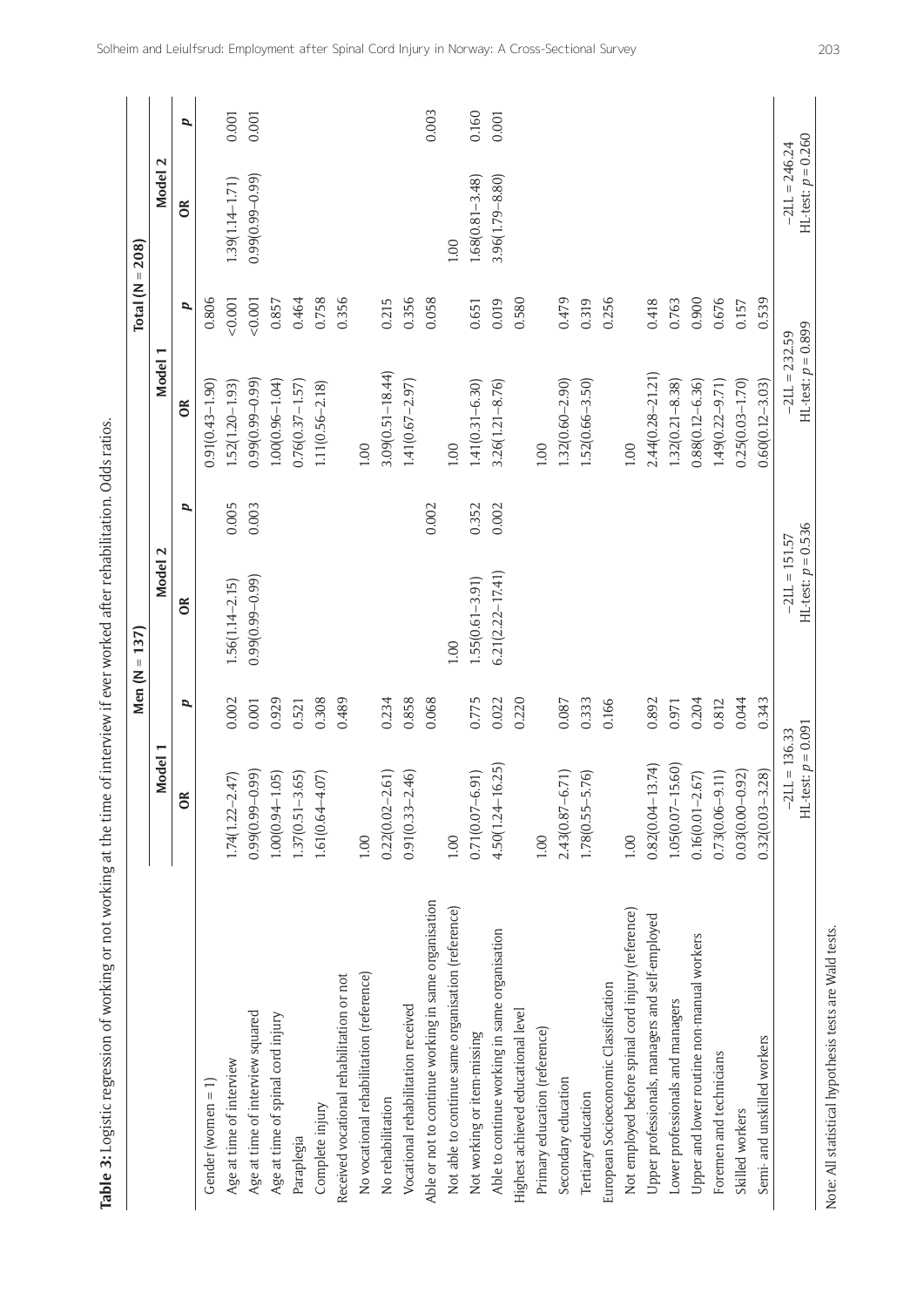

**Figure 1:** Predicted probabilities of employment at the time of interview by age among those who worked after rehabilitation.

The individuals with no employment experience post-injury and those still employed at the time of interview differed on all scales except two: health satisfaction and employer discrimination against wheelchair users.

The respondents' experience of pain was statistically significant across the three groups (*p* < 0.001), and the three post-hoc tests revealed that the employed were significantly different in their pain suffering from those who never returned to work after SCI (*p* = 0.045) but not from individuals who worked after SCI (*p* = 0.051). However, because the means ranged from 3.45 to 4.38 (scale 0–10), and our focus is whether pain may have affected employment among people with SCI, we nevertheless interpret this difference as substantially non-significant. The low mean scores for all three groups and the small mean difference on the 11-point scale suggests pain most likely is not a mechanism associated with past or present employment.

For the scale "My health is too poor to maintain a regular job" and five other job-related scales, the currently employed scored differently from the two groups that were not employed, suggesting both work ability and job motivation could be associated with past and present employment.

All three groups agreed slightly in favour of the statement that employers discriminate against wheelchair users in Norway, with no significant differences between the groups. This result suggests a common understanding of labour discrimination against people in wheelchairs.

For quality of life and ability to carry out daily activities, the employed reported a slightly better quality of life and ability to carry out daily activities, but only the currently employed and individuals who had never been employed were significantly different.

#### **Discussion**

# **Employment after spinal cord injury**

Previous research on employment among people with SCI has rarely had an explicit focus on gender differences. In this study we have paid attention to the gender dimension in two ways. If H1 is supported we would expect to find no gender differences in actual employment rates. If H10 is supported, we would expect to find stronger relationships between (labour market) factors and employment for men compared to women. In line with H1, there was no difference in employment between men and women. However, despite that no interaction effects between gender and other factors were statistically significant in both regression analyses, the difference in coefficient strength among the significant factors and the larger number of significant factors among men gives a substantial if not statistically significant support for H10. We therefore conclude that our results support the idea there could be different labour market conditions for men than for women to return to employment after SCI. One explanation to this difference could be that male and female jobs are different or that the type of jobs that men and women are willing to accept after SCI tend to differ (manual versus non-manual jobs, type of industry and job demands affecting work ability), which ultimately may favour the employment opportunities for women with SCI (Schedin Leiulfsrud, Reinhardt, Ostermann, Ruoranen & Post 2014).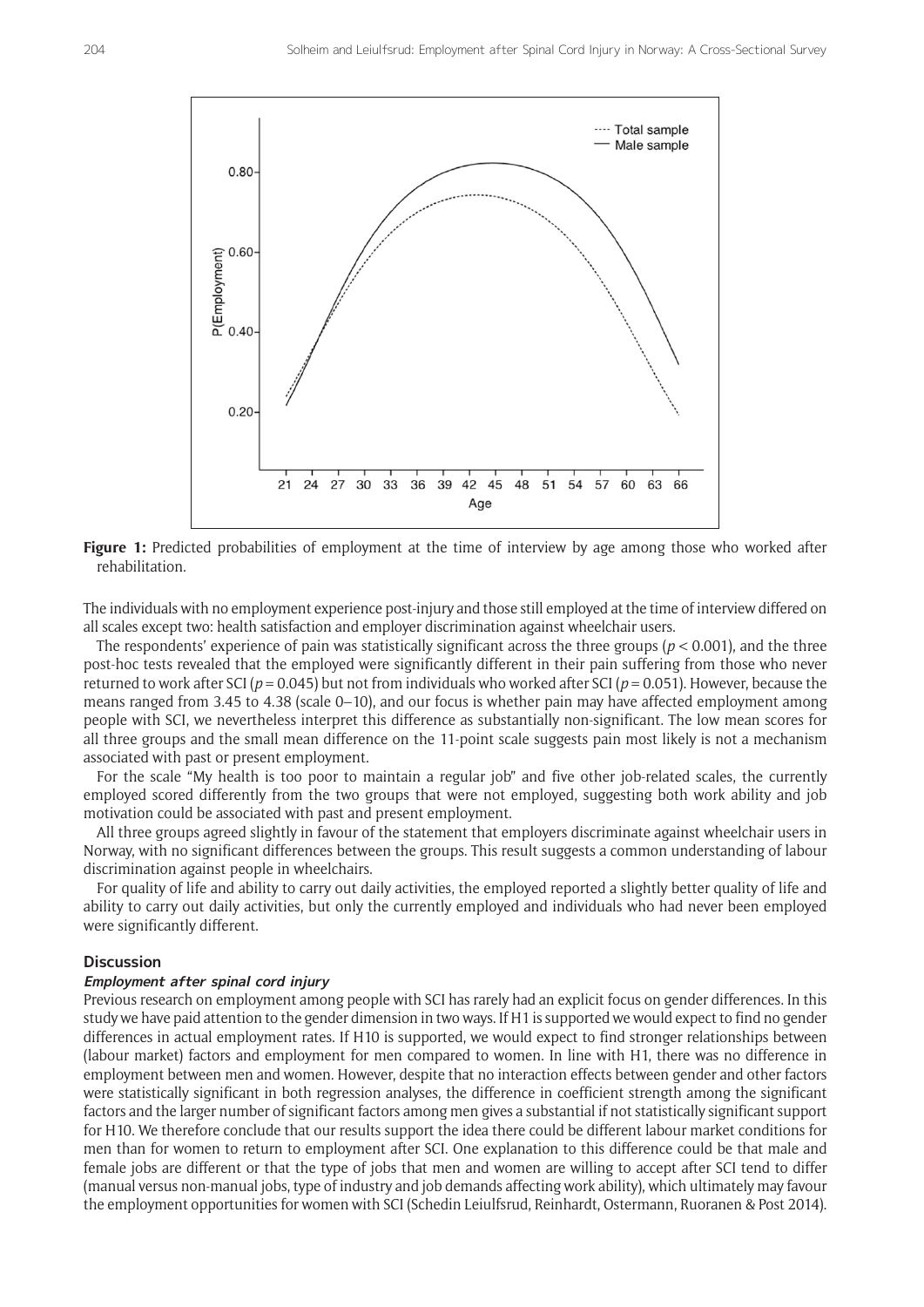

**Figure 2:** Mean scores with 95% confidence intervals for all 11 scales by employment status groups.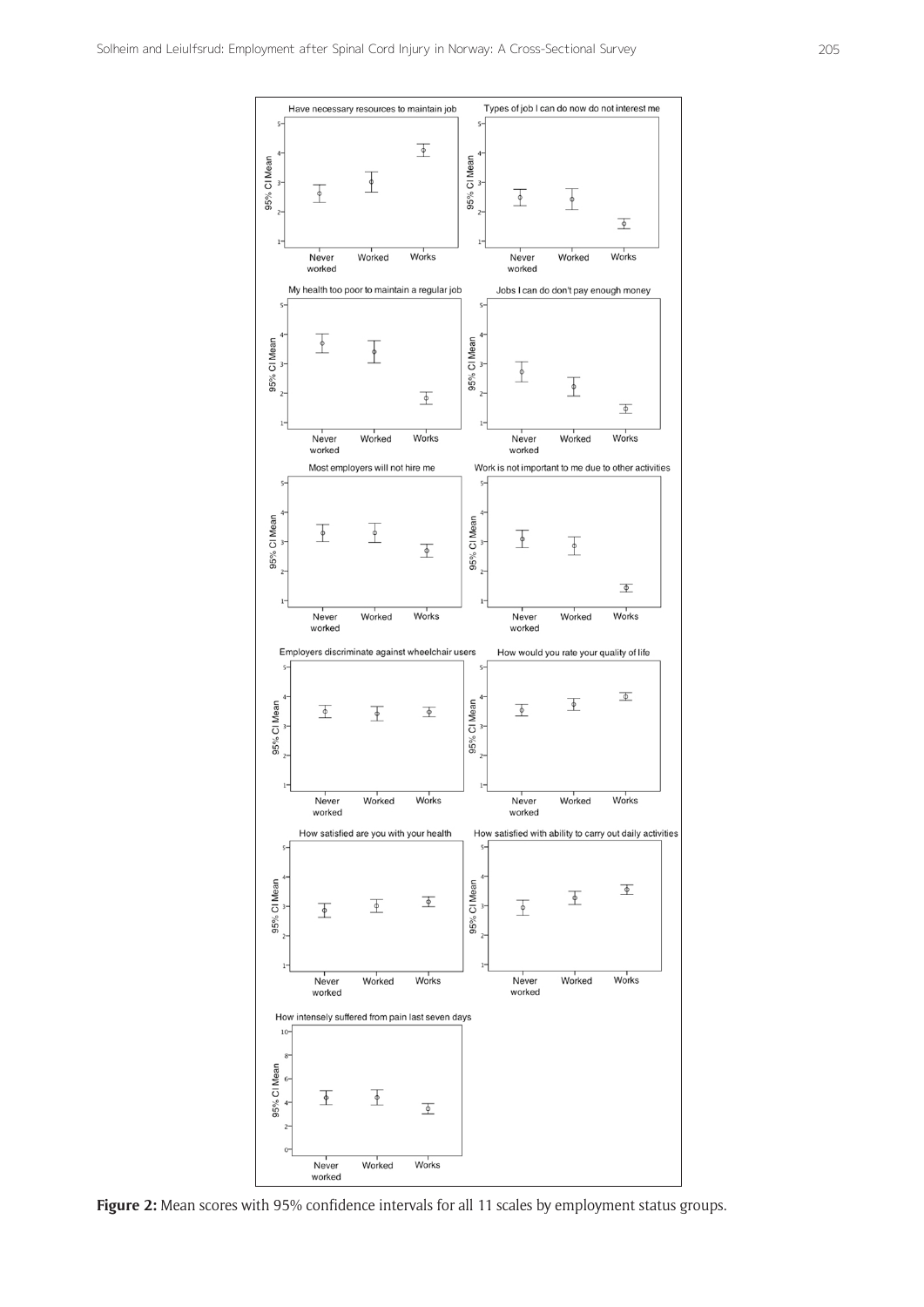| 1<br>しょこうこう こうりょう てんこう<br>; |
|-----------------------------|
|                             |
|                             |
|                             |
| -<br>-<br>-<br>-            |
|                             |
|                             |
| :<br>;                      |
| $\ddot{\bm{\zeta}}$<br>Ĩ,   |
| i                           |
|                             |
| $\frac{1}{2}$<br>ł          |
|                             |
|                             |
|                             |
|                             |
| $\vdots$                    |
|                             |
|                             |
| ir 4                        |
|                             |

|                                  |     |     |                 |                     | Means with 95% CI   |                     |                     | ANOVA   |       | Scheffe's Post-Hoc tests |         |     |
|----------------------------------|-----|-----|-----------------|---------------------|---------------------|---------------------|---------------------|---------|-------|--------------------------|---------|-----|
|                                  | Min | Max |                 | Total               | Group 1             | Group 2             | Group <sub>3</sub>  | 1vs2vs3 | 1vs2  | 2vs3                     | 1vs3    | z   |
| 1. Resources to maintain job     |     |     | "               | $3.43(3.26 - 3.61)$ | $2.62(2.32 - 2.92)$ | $3.02(2.67 - 3.36)$ | $4.09(3.89 - 4.30)$ | 0.001   | 0.199 | 0.001                    | 0.001   | 281 |
| 2. Types of jobs not interesting |     |     | "               | $2.04(1.89 - 2.19)$ | $2.49(2.21 - 2.76)$ | $2.43(2.08 - 2.78)$ | $1.60(1.42 - 1.77)$ | 0.001   | 0.957 | 0.001                    | 0.001   | 279 |
| 3. Health too poor to work       |     |     | ம               | $2.73(2.54 - 2.92)$ | $3.70(3.37 - 4.02)$ | $3.41(3.03 - 3.79)$ | $1.83(1.63 - 2.04)$ | 0.001   | 0.448 | < 0.001                  | 0.001   | 283 |
| 4. Jobs don't pay enough         |     |     |                 | $2.00(1.85 - 2.15)$ | 2.73(2.39–3.06)     | $2.22(1.91 - 2.54)$ | $1.47(1.32 - 1.62)$ | 0.001   | 0.043 | 0.001                    | 0.001   | 279 |
| 5. Employers will not hire me    |     |     |                 | $3.01(2.85 - 3.16)$ | $3.30(3.00 - 3.59)$ | $3.30(2.97 - 3.63)$ | $2.70(2.48 - 2.92)$ | 0.001   | 1.000 | 0.010                    | 0.005   | 279 |
| 6. Work is not important to me   |     |     |                 | $2.25(2.09 - 2.40)$ | $3.10(2.80 - 3.39)$ | $2.86(2.55 - 3.17)$ | $1.43(1.31 - 1.56)$ | 0.001   | 0.429 | 0.001                    | 0.001   | 285 |
| 7. Employers discriminate        |     |     | ம               | $3.46(3.35 - 3.58)$ | $3.49(3.28 - 3.70)$ | $3.42(3.18 - 3.66)$ | $3.47(3.31 - 3.63)$ | 0.886   |       |                          |         | 306 |
| 8. Quality of life               |     |     | ௴               | $3.79(3.70 - 3.89)$ | $3.54(3.34 - 3.74)$ | $3.73(3.53 - 3.94)$ | $4.00(3.87 - 4.13)$ | 0.001   | 0.335 | 0.092                    | < 0.001 | 307 |
| 9. Satisfied with health         |     |     | 5               | $3.03(2.91 - 3.15)$ | $2.86(2.62 - 3.09)$ | $3.01(2.79 - 3.23)$ | $3.15(2.99 - 3.32)$ | 0.104   |       |                          |         | 307 |
| 10. Carry out activities         |     |     | ω٢              | $3.29(3.17 - 3.41)$ | $2.93(2.68 - 3.19)$ | $3.27(3.04 - 3.49)$ | $3.55(3.38 - 3.71)$ | 0.001   | 0.130 | 0.175                    | 0.001   | 305 |
| 11. Suffered from pain           |     |     | $\overline{10}$ | $3.97(3.66 - 4.28)$ | $4.38(3.80 - 4.97)$ | $4.41(3.76 - 5.05)$ | $3.45(3.01 - 3.90)$ | 0.013   | 0.999 | 0.051                    | 0.045   | 309 |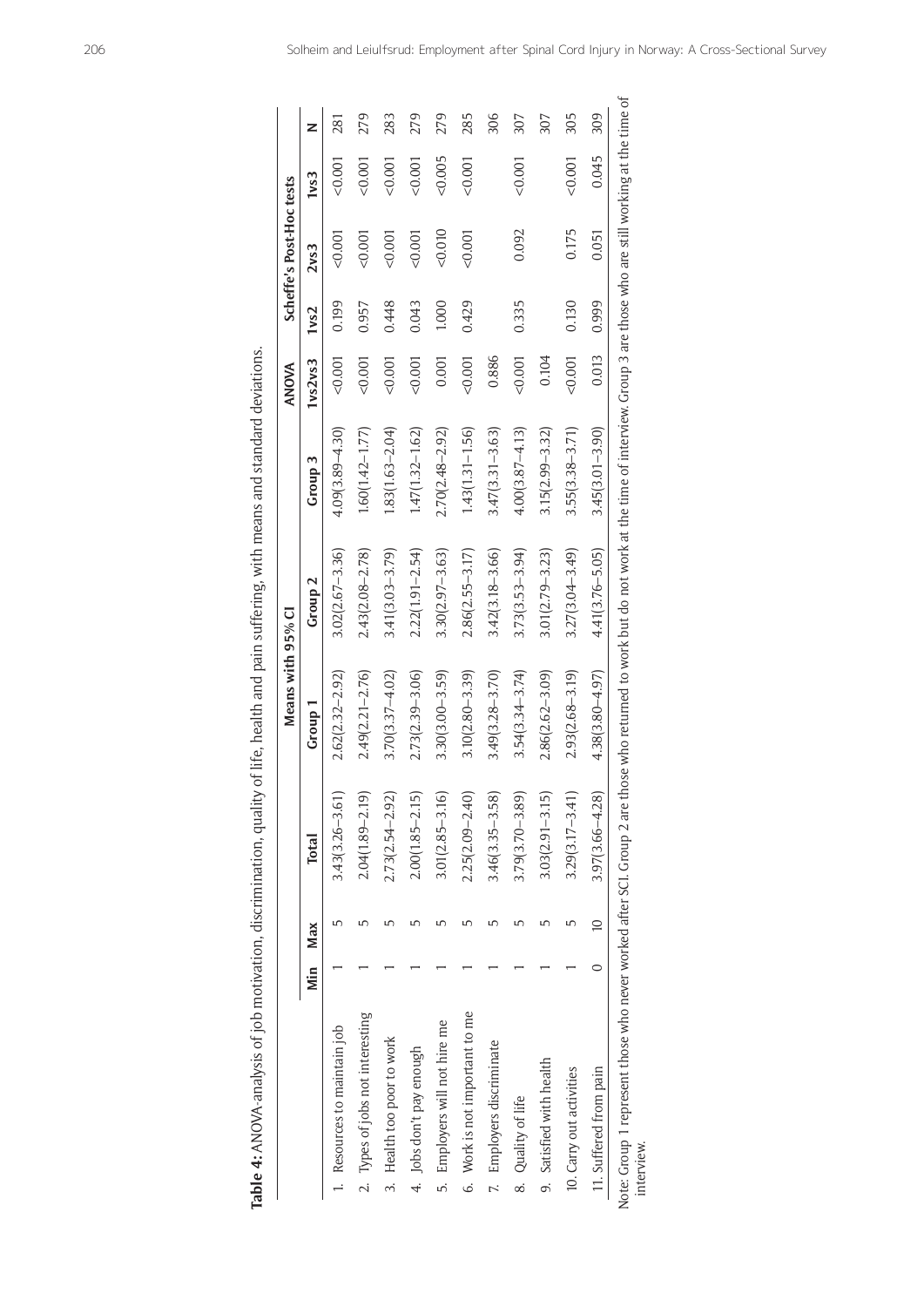Age was not a predictor of returning to employment after SCI but a predictor of continuing to stay in employment, with a peak at age 46. The low predicted probability among the youngest (men) to remain in employment was an unexpected result, because it shows that *among those who worked after a SCI, the youngest were more likely than the middle aged to have dropped out*. This result goes against our theoretical expectation that employment or staying in employment after SCI only decreases with age (H2). The relative advantage of middle-aged men in their employment prospects could be explained by the fact that most of them are already well established in the labour market with relevant human capital and could have additional support from a spouse and children. Younger men may have trouble overcoming the barrier of entering the labour market or holding on to a job because they lack work experience or have no partner. Contrary to official goals, Norwegian authorities appear to be more concerned about reducing absences because of illness than taking active measures to recruit people with disabilities (Svanlund & Hansen 2013). In contrast, the public welfare system may have given up too early and given young people with SCI disability pensions, with few incentives for employment (Anvik 2006).

Age at time of SCI showed the opposite result, as it was significant for employment after SCI but not to remain in employment until the time of interview. The higher the age at onset of SCI, the less likely he or she was to return to employment, which supports H3. This result supports that injury at a young age or in early adolescence could increase the chances of employment, for example by choosing education or an occupation that increases the young adult's employment opportunities (Lidal, Huyhn & Biering-Sørensen 2007; Lidal, Hjeltnes, Røislien, Stanghelle & Biering-Sørensen 2009; Ottomanelli & Lind 2009).

Only among men did we find support for H4. Men with paraplegia are more likely to be employed than men with tetraplegia. We found no support for H5, assuming persons with a complete injury were less likely of being employed.

The Norwegian labour market is still highly gender segregated, and as more women than men have obtained higher education over the last two decades, there is also a notable and increasing difference in tertiary education between men and women (Jensberg, Mandal & Solheim 2012). Tertiary education was strongly associated with employment after an SCI among both men and women, and having secondary education was also an advantage among men but not women. This result supports H8 and is in line with the SCI literature (Krause & Reed 2009; Krause, Saunders & Acuna 2012). However, staying in employment after SCI until the time of interview was not associated with education. Hence, education is important to gain a job after SCI, but not for continuing to work having passed the first barrier.

Among men but not women we found a positive relationship between employment and vocational rehabilitation (H6) and employment and ability to continue working in the same organisation as before the SCI (H7). These are important and policy-relevant gender differences. Is there a need for more or better vocational rehabilitation for men than women post-SCI? Are organisations that have male-dominated workplaces less willing to change the job demands or facilitate employment for employees with significantly reduced work ability?

Contrary to previous research (Ferdiana et al. 2014) and our expectations (H9) this study did not lend support to an occupational class gradient. However, among men, relative to the reference category "not employed before SCI," the upper professionals/managers/self-employed, upper and lower routine non-manual workers, and skilled workers all had higher odds ratios than lower professionals/managers, foremen/technicians and semi- and unskilled workers. We also noticed a ranked order among the last three occupational classes. Even if the occupational classes did not differ in terms of statistical significance, the results suggest a substantial gap between non-manual workers, skilled workers and upper professionals/managers/self-employed and the other three classes. This result could be interpreted as a tendency towards partial support for H9 among men, but more research with larger samples would be needed to confirm such support.

#### **Perception of work and quality of life**

The study revealed distinctive differences in the perceptions of work between the employed and the non-employed. The ANOVA post-hoc results suggest that "health too poor to work" but not pain suffering could have affected past employment. Those still at work were also different from those who never worked after SCI in their ability to carry out daily activities, which could be interpreted as those still working cope better in general. Satisfaction with one's own health did not differ among the groups. This is important, because it suggests that the result for "health is too poor to work" could be related to job demands and the type of work for which the person is qualified. Alternatively, these results could point to comorbidity, where those who are not employed have other health problems in addition to SCI that reduces their work ability but not necessarily their overall health satisfaction.

The statements "resources to maintain a job," "types of job not interesting" and "work is not important to me" were scored significantly higher and "employers will not hire me" significantly lower among those still employed, while employer discrimination was not different between the three groups. These results suggest job motivation is higher among the employed; they think they have better resources to maintain a job and that employers are more likely to recruit them. Furthermore, "jobs don't pay enough" was also different between the three groups, supporting the idea earnings could have played a motivating factor for returning to or staying in work, with the better earners being more motivated. However, we do not know whether these conditions and attitudes have changed over time, such as job motivation dropping after failing to return to work, but they certainly reflect a difference where the employed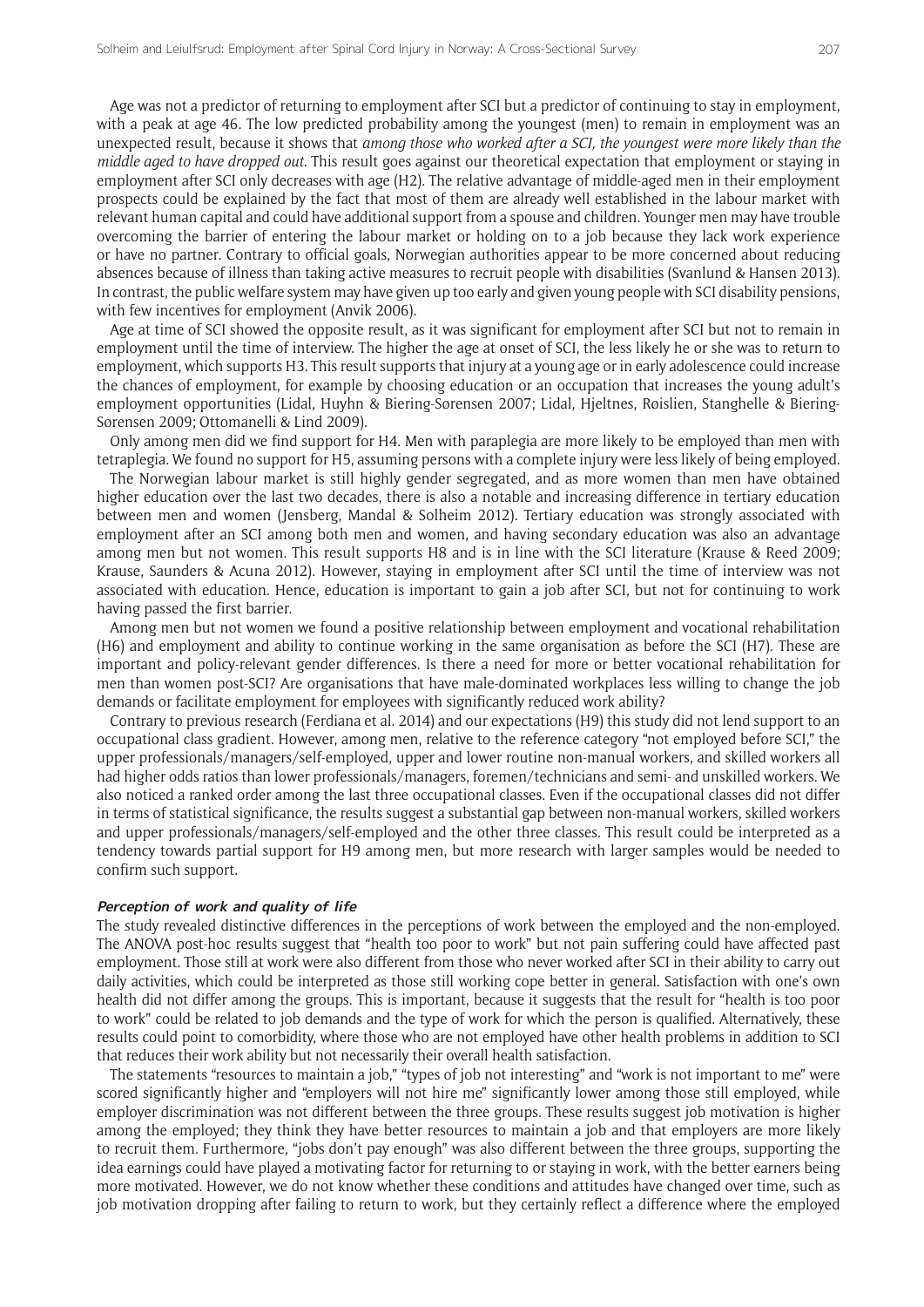could be more likely than the non-employed to continue working due to better job motivation or resources. Moreover, these results could point to the importance of keeping the non-employed motivated if they are to return to work and help to facilitate resources the person may feel he or she is lacking to maintain a job. If not, non-employment could become an irreversible process, where prolonged non-employment leads to insufficient job motivation and the belief a job cannot be maintained unless a person with SCI receives more resources. Future research, including those evaluating the effects of interventions, should therefore explore what resources or skills are crucial to maintain a job and how to keep the non-employed motivated.

#### **Study limitations**

Our data comprise members of the Norwegian Spinal Cord Association LARS and may not be representative for all people with SCI in Norway. We also did not include individuals with an additional brain injury in our study population. The response rate was only 51%, but the diagnosis, gender distribution and proportion that were employed in our data were very similar to the statistics found in Lidal's 2009 study and in the SCI registry for Norway (Halvorsen and Pettersen 2014). The sample sizes were relatively small, particularly among women but also men (e.g. the lack of statistical significance for the occupational class gradient), and could have led to Type II errors when we did statistical hypothesis testing. The study design could also have been better, asking the exact year when the person started and ended working, and to what extent health, pain suffering, job motivation and discrimination affected his or her work ability or job chances in the past.

#### **Conclusion**

The most important results for employment after SCI were to have secondary or (in particular) tertiary education, the possibility to continue working in the same organisation as before SCI, vocational rehabilitation, and age at onset of SCI. These factors were stronger among men than among women. When comparing those still in employment versus those who had succeeded working after SCI but were no longer working, only age and continuing to work in the same organisation were significant factors, among men. Hence, the factors we studied seem more crucial for understanding return to work after SCI than continuing to stay in employment if employed after SCI, and more so among men than women. Despite these gender differences in the relative impact of each factor we saw no gender differences in employment.

The three groups (never worked after SCI, worked after SCI but not at the time of the interview, worked after SCI and still employed) differed systematically on most scales that measured job motivation, quality of life and the ability to conduct daily activities, except health satisfaction and discrimination by employers against wheelchair users. Pain suffering varied little among the groups. These results suggest that health and job motivation could also be associated with employment after SCI, and those who remain in employment report a somewhat better quality of life.

Our study revealed results highly relevant for policymaking. Future research should document whether these results are specific to the Norwegian context.

#### **Additional Files**

The additional files for this article can be found as follows:

- **• Appendix 1.** Questions referring to Table 4. DOI: <https://doi.org/10.16993/sjdr.322.s1>
- **• Appendix 2.** Estimated unadjusted odds ratios for each independent variable. DOI:<https://doi.org/10.16993/sjdr.322.s2>

# **Acknowledgements**

The authors would like to thank Jan Tøssebro, Jan Reinhardt, Marcel Post, Fin Biering-Sørensen, Jane Horsewell and Håkon Leiulfsrud for valuable collaboration, comments and fruitful discussions. The authors acknowledge support from the Norwegian Spinal Cord Injury Association, LARS (particularly Leif Arild Fjellheim and Eilen Reinaas) and the European Spinal Cord Injury Federation. We would also like to thank the anonymous reviewers for their comments and valuable suggestions on how to improve the manuscript. The study was funded by the Liaison Committee between the Central Norway Regional Health Authority (RHA) and the Norwegian University of Science and Technology (NTNU) (Grant Nr: 46056402), and Swiss Paraplegic Research.

#### **Competing Interests**

The authors have no competing interests to declare.

#### **References**

- Abma, Femke I., Ute Bültman, Inge Varekamp, and Jac J. L. van der Kling. 2013. "Workers with Health Problems: Three Perspectives on Functioning at Work." *Disability and Rehabilitation* 35(1): 20–26. DOI: [https://doi.org/10.3109/](https://doi.org/10.3109/09638288.2012.687027) [09638288.2012.687027](https://doi.org/10.3109/09638288.2012.687027)
- Anderson, Carina J., and Laurence C. Vogel. 2002. "Employment Outcomes of Adults Who Sustained Spinal Cord Injuries as Children or Adolescents." *Archives of Physical Medicine Rehabilitation* 83(6): 791–801. DOI: [https://doi.](https://doi.org/10.1053/apmr.2002.32742) [org/10.1053/apmr.2002.32742](https://doi.org/10.1053/apmr.2002.32742)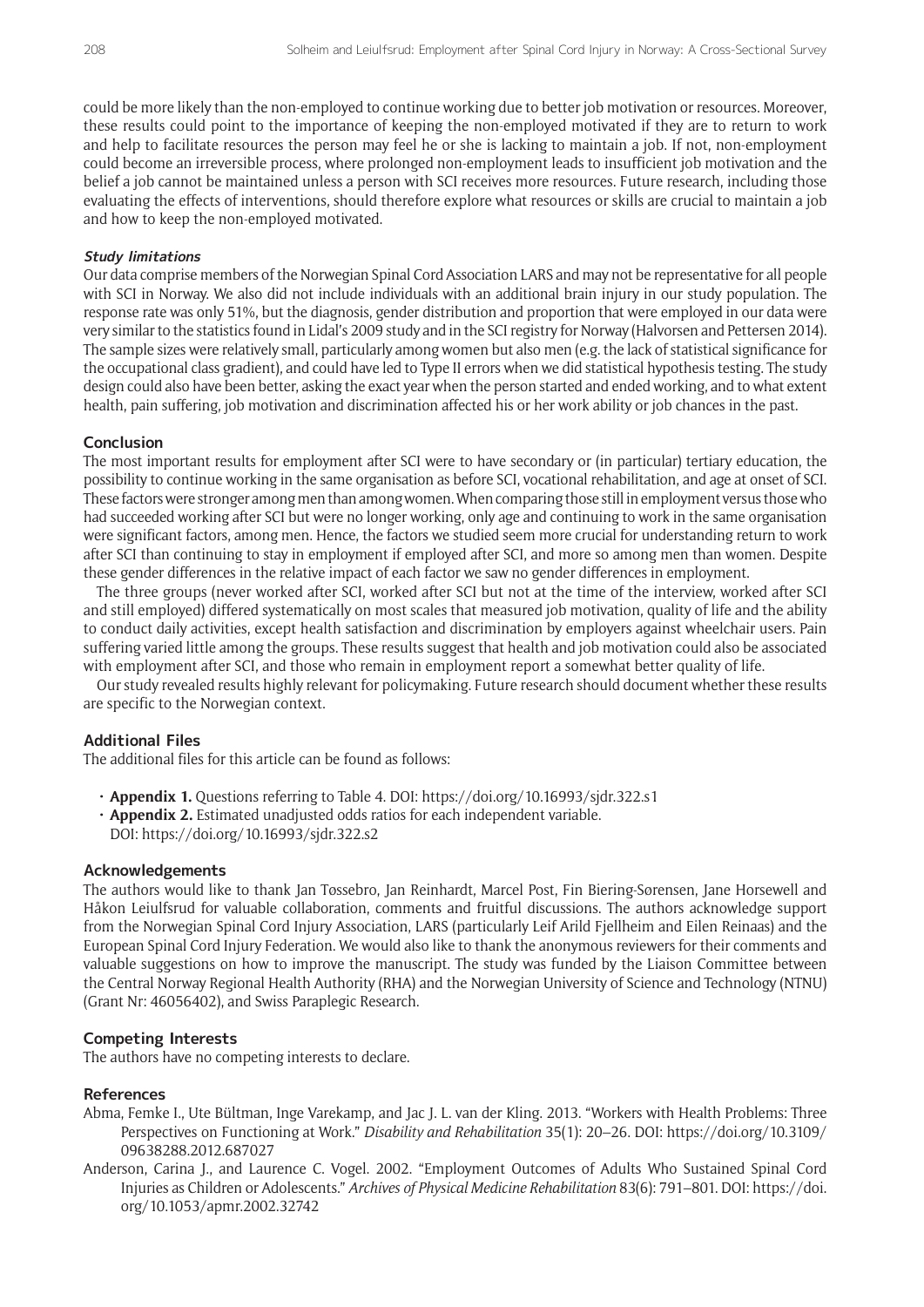- Anvik, Cecilie. 2006. *Mellom drøm og virkelighet? Unge funksjonshemmede i overganger mellom utdanning og arbeidsliv* [Between Dream and Reality? Young People with a Disability between Education and Working Life]. NF-report no 17/06. Bodø: Nordlandsforskning.
- Fekete, Christine, Morten Wahrendorf, Jan D. Reinhardt, Marcel W. Post, and Johannes Siegrist. 2014. "Work Stress and Quality of Life in Persons with Disabilities from Four European Countries: The Case of Spinal Cord Injury." *Quality of Life Research* 23: 1661–1671. DOI:<https://doi.org/10.1007/s11136-013-0610-7>
- Ferdiana, Astri, Marcel W. Post, Sonja Van de Groot, Ute Bültmann, and Jac J. van der Klink. 2014. "Predictors of Return to Work 5 Years after Discharge for Wheelchair-dependent Individuals with Spinal Cord Injury." *Journal of Rehabilitation Medicine* 46(10): 984–90. DOI: <https://doi.org/10.2340/16501977-1873>
- Halvorsen, Annette, and Ann Louise Pettersen. 2014. NorSCIR årsrapport 2013 med plan for forbedringstiltak [The Norwegian Spinal Cord Registry Annual Report 2013. *Norwegian Spinal Cord Registry*]. Trondheim: St Olav University Hospital.
- Jensberg, Heidi, Roland Mandal, and Erling Solheim. 2012. *Den kjønnsdelte arbeidsmarkedet 1990–2010* [The Genderdivided Labour Market 1990–2010]. Sintef/Norwegian University of Science and Technology. Sintef Research Report (A21906).
- Krause, James S., and Karla S. Reed. 2009. "Obtaining Employment after Spinal Cord Injury: Relationship with Pre- and Post-injury Education." *Rehabilitation Counseling Bulletin* 53: 27–33. DOI: [https://doi.](https://doi.org/10.1177/0034355208329443) [org/10.1177/0034355208329443](https://doi.org/10.1177/0034355208329443)
- Krause, James S., and Karla S. Reed. 2011. "Barriers and Facilitators to Employment after Spinal Cord Injury: Underlying Dimensions and Their Relationship to Labor Force Participation." *Spinal Cord* 49: 285–91. DOI: [https://doi.](https://doi.org/10.1038/sc.2010.110) [org/10.1038/sc.2010.110](https://doi.org/10.1038/sc.2010.110)
- Krause, James S., Lee L. Saunders, and Joshua Acuna. 2012. "Gainful Employment and Risk of Mortality after Spinal Cord Injury: Effects beyond That of Demographic, Injury and Socioeconomic Factors." *Spinal Cord* 50: 784–788. DOI: <https://doi.org/10.1038/sc.2012.49>
- Lidal, Ingeborg B., Nils Hjeltnes, Jo Røislien, Johan K. Stanghelle, and Fin Biering-Sørensen. 2009. "Employment of Persons with Spinal Cord Lesions Injured More Than 20 Years Ago." *Disability and Rehabilitation* 31: 2174–2184. DOI:<https://doi.org/10.3109/09638280902946952>
- Lidal, Ingeborg B., Tuan K. Huyhn, and Fin Biering-Sørensen. 2007. "Return to Work Following Spinal Cord Injury: A Review." *Disability and Rehabilitation* 29: 1341–75. DOI:<https://doi.org/10.1080/09638280701320839>
- Mood, Carina. 2010. "Logistic Regression: Why We Cannot Do What We Think We Can Do, and What We Can Do about It." *European Sociological Review* 26(1): 67–82. DOI:<https://doi.org/10.1093/esr/jcp006>
- OECD. 2010. *Sickness, Disability and Work: Breaking the Barriers. A Synthesis of Findings across OECD Countries*. Paris: OECD Publications.
- Ottomanelli, Lisa, and Lisa Lind. 2009. "Review of Critical Factors Related to Employment after Spinal Cord Injury: Implications for Research and Vocational Services." *Journal of Spinal Cord Medicine* 32: 503–31. DOI: [https://doi.](https://doi.org/10.1080/10790268.2009.11754553) [org/10.1080/10790268.2009.11754553](https://doi.org/10.1080/10790268.2009.11754553)
- Ramakrishnan, Kumaran, Mazlina Mazlan, Patrick E. Julia, and Lydia A. Latif. 2011. "Return to Work after Spinal Cord Injury: Factors Related to Time to First Job." *Spinal Cord* 49: 924–927. DOI:<https://doi.org/10.1038/sc.2011.16>
- Rose, David, Eric Harrison, and David Pevalin. 2010. "The European Socio-economic Classification: A Prolegomenon." In: *Social Class in Europe: An Introduction to the European Socio-economic Classification*, D. Rose, and E. Harrison (eds.). London, New York: Routledge.
- Schedin Leiulfsrud, Annelie, Jan D. Reinhardt, Anne Ostermann, Kaisa Ruoranen, and Marcel W. M. Post. 2014. "The Value of Employment for People Living with Spinal Cord Injury in Norway." *Disability and Society* 29(8): 1177– 1191. DOI: <https://doi.org/10.1080/09687599.2014.916606>
- Svanlund, Jørgen, and Inger Lise Skog Hansen. 2013. *Innkludering av personer med nedsatt funksjonsevne i arbeidslivet*  [Inclusion of People with Reduced Functioning in the Labour Market). Oslo: FAFO Report (2013: 54).

How to cite this article: Solheim, Erling F. and Annelie Schedin Leiulfsrud. (2018). Employment after Spinal Cord Injury in Norway: A Cross-Sectional Survey. Scandinavian Journal of Disability Research, 20(1), pp. 197-209. DOI: [https://doi.org/10.16993/](https://doi.org/10.16993/sjdr.322) [sjdr.322](https://doi.org/10.16993/sjdr.322)

**Submitted:** 16 November 2017 **Accepted:** 01 January 2018 **Published:** 12 April 2018

**Copyright:** © 2018 The Author(s). This is an open-access article distributed under the terms of the Creative Commons Attribution 4.0 International License (CC-BY 4.0), which permits unrestricted use, distribution, and reproduction in any medium, provided the original author and source are credited. See [http://creativecommons.org/licenses/by/4.0/.](http://creativecommons.org/licenses/by/4.0/)

Scandinavian Journal of Disability Research is a peer-reviewed open access journal published **OPEN ACCESS** by Stockholm University Press.